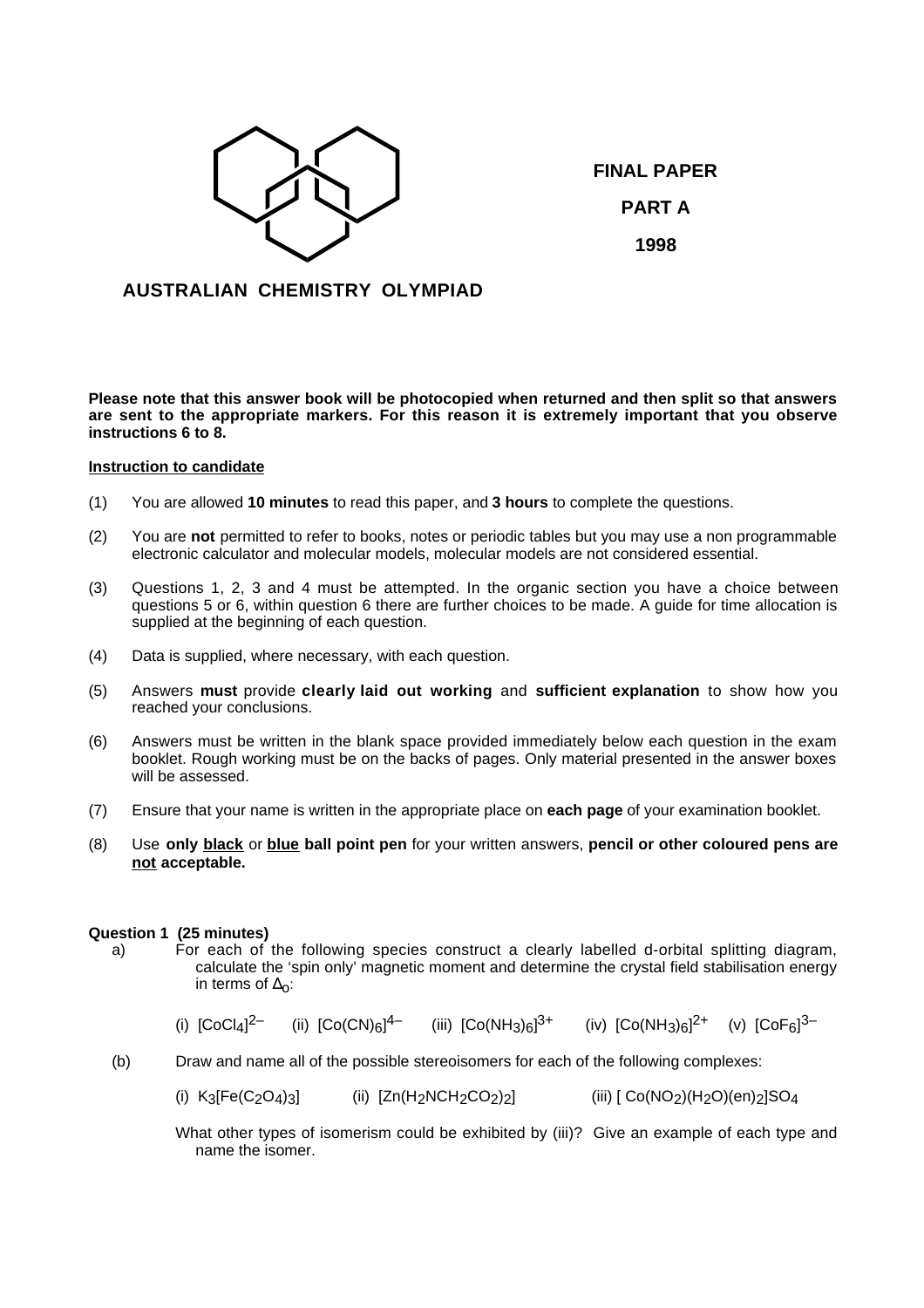## **Question 2 (20 minutes)**

- **Data:** h = 6.626 x 10<sup>-34</sup> Js, m = 9.104 x 10<sup>-31</sup> kg, c = 2.998 x 10<sup>8</sup>ms<sup>-1</sup>,  $\pi$  = 3.142, C—C bond length in benzene  $= 140$  pm.
- a) The particle-in-a-box model has been beaten to death in recent years at the Australian Chemistry Olympiad.
	- The  $\pi$ -system of benzene can be modelled by approximating the six-fold symmetry of benzene to perfect circular symmetry and treating the electrons as particles confined to a ring. The energies of the allowed wave functions are described by a single quantum number  $n = 0.1.2$ . etc. The energies are given by

$$
E = n^2 \frac{h^2}{8\pi^2 m r^2}
$$
 where r is the radius of the ring and m is the mass of the particle.

Applying the model to the benzene molecule, what is the quantum number of the filled orbital of highest energy?

- b) Calculate the energies of the first five wave functions in the particle-in-a-ring model.
- c) An absorption peak for gaseous benzene was observed around 80 nm. Assuming the particle-in-a-ring model predicts the electronic energy levels of benzene accurately, indicate which transition occurred during the absorption.
- d) This model may not predict the electronic energy levels of the  $\pi$ -system of benzene accurately. What trend would be expected for the benzene  $\pi$ -system molecular orbital energies? What assumptions have been made in developing the model, such that it may not adequately predict the properties of the physical system?
- e) Benzene (C<sub>6</sub>H<sub>6</sub>), the cyclopentadienyl anion (C<sub>5</sub>H<sub>5</sub>  $^-$ ) and the tropylium cation (C<sub>7</sub>H<sub>7</sub><sup>+</sup>) all have delocalised cyclic π-systems containing 4n+2 electrons, and thus exhibit the familiar properties of aromaticity.

Which of the three species would be able to absorb light of the longest wavelength? Why? (Hint: the particle-in-a-ring model may be useful)

- f) The following four species all absorb light in the UV part of the electromagnetic spectrum: phenol (C<sub>6</sub>H<sub>6</sub>O), benzonitrile (C<sub>7</sub>H<sub>5</sub>N), aniline (C<sub>6</sub>H<sub>7</sub>N) and benzene (C<sub>6</sub>H<sub>6</sub>).
	- Qualitatively predict the trend that is observed in the longest wavelength of light that is absorbed by these four species. Explain your predictions.

## **Question 3 (45 minutes)**

a) The Citric Acid Cycle (also known as the Krebs Cycle) is the main biochemical pathway for the oxidation of carbohydrates in muscle tissue. One key step is the fumarate to malate conversion. Given that an enzyme catalysed equilibrium was setup and studied as a function of temperature, determine change in enthalpy, entropy and free energy of this system.

| <b>Temperature</b><br>(°C) | <b>Equilibrium Constant</b> |
|----------------------------|-----------------------------|
| 14.3                       | 4.78                        |
| 20.2                       | 4.46                        |
| 25.0                       | 3.98                        |
| 30.0                       | 3.55                        |
| 34.6                       | 3.27                        |
| 40.0                       | 3.09                        |
| 44.4                       | 2.75                        |
| 49.6                       | 2.43                        |

fumarate +  $H<sub>2</sub>O \implies L$ -malate

Ideal Gas Constant =  $8.314 \text{ J K}^{-1}$  mol<sup>-1</sup> =  $8.205 \times 10^{-2}$  L atm K<sup>-1</sup> mol<sup>-1</sup>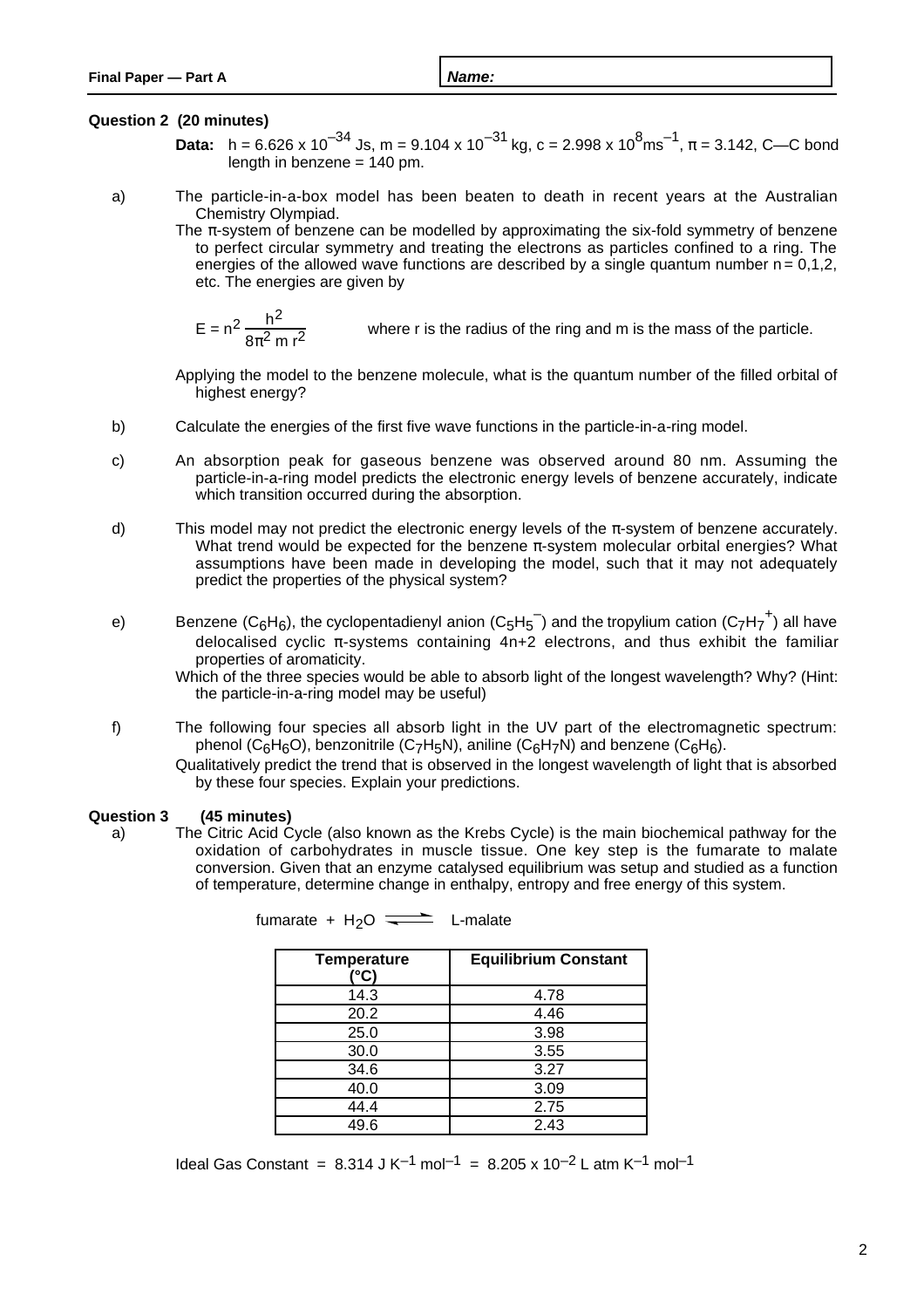b) The gas-phase decomposition of acetic acid at 1189 K proceeds by way of two parallel reactions;

> $CH_3COOH \longrightarrow CH_4 + CO_2$   $k_1 = 3.74 s^{-1}$ CH<sub>3</sub>COOH  $\longrightarrow$  H<sub>2</sub>C=C=O + H<sub>2</sub>O  $k_2 = 4.65 s^{-1}$

What is the maximum percentage yield of the ketene obtainable at this temperature?

c) Devise the rate law for the decomposition of  $N_2O_5$  based on the following mechanism;

| $N_2O_5 \longrightarrow NO_2 + NO_3$      | $\kappa_{\mathbf{a}}$ |
|-------------------------------------------|-----------------------|
| $NO2 + NO3 \longrightarrow N2O5$          | $k_{-a}$              |
| $NO2 + NO3 \longrightarrow NO2 + O2 + NO$ | k <sub>h</sub>        |
| $NO + N2O5 \longrightarrow 3NO2$          | $k_{\rm C}$           |

#### **Question 4 (45 minutes)**

**Note:** Data for this question can be found at the end of the question.

Indicators are a vital part of analytical chemistry. Understanding how they operate, and the errors involved in their use is, consequently, of utmost importance.

- a) The most common indicators are of the acid/base type. Consider a generic acid-base indicator — let's call it **In**, so the acid form is **HIn**, and the basic form **In–** . If the colour of the acid form is of similar intensity to that of the basic form then the colour change will occur when the ratio [**HIn**]/[**In–** ] is between about 0.1 and 10.
	- (i) What error in the concentration does this correspond to at the end-point of a strong-acid/strong base titration (ignore any buffering effect of the indicator itself, just think about the visible colour change)?
	- (ii) What would be the smallest concentration for the reagents that could be used in this titration if the error was to be kept below 1%?
	- (iii) An unknown solution of benzoic acid (20.00 mL,  $\sim 1 \times 10^{-2}$  M) is titrated with NaOH (1.00 $\times 10^{-2}$ ) M).
		- (A) Calculate the pH of the equivalence point.
		- (B) Select a suitable indicator and calculate the experimental error of this determination as a percentage of the true value.
- b) Another class of indicators are those which react with an excess of the titrant. As a practical example, in the determination of Ag<sup>+</sup> by titration with SCN<sup>-</sup>, a small amount of Fe<sup>3+</sup> indicates the addition of excess SCN<sup>-</sup> by the formation of the highly coloured FeSCN<sup>2+</sup> complex. However, care must be taken to add an appropriate quantity of Fe $^{3+}$ . Too much, and the colour may form before equivalence is reached, too little and the colour may not appear until significantly after the equivalence point. Assuming that  $\overline{F\text{eSCN}^{2+}}$  is visible at a concentration of about  $1\times10^{-7}$  M:
	- (i) Calculate what  $[Fe^{3+}]$  should be added for the most accurate end-point.
	- (ii) Calculate the upper and lower limits for  $[Fe^{3+}]$  that keep the accuracy of a titration of ~2 $\times$ 10 $^{-3}$  M Ag $^+$  with 2.00 $\times$ 10 $^{-3}$  M SCN $^-$  to less than 1%.
- c) A third type of indicator one which you may not have encountered is the redox indicator. These indicators have a reduced form and an oxidised form (which we can denote  $\ln_{\text{red}}$  and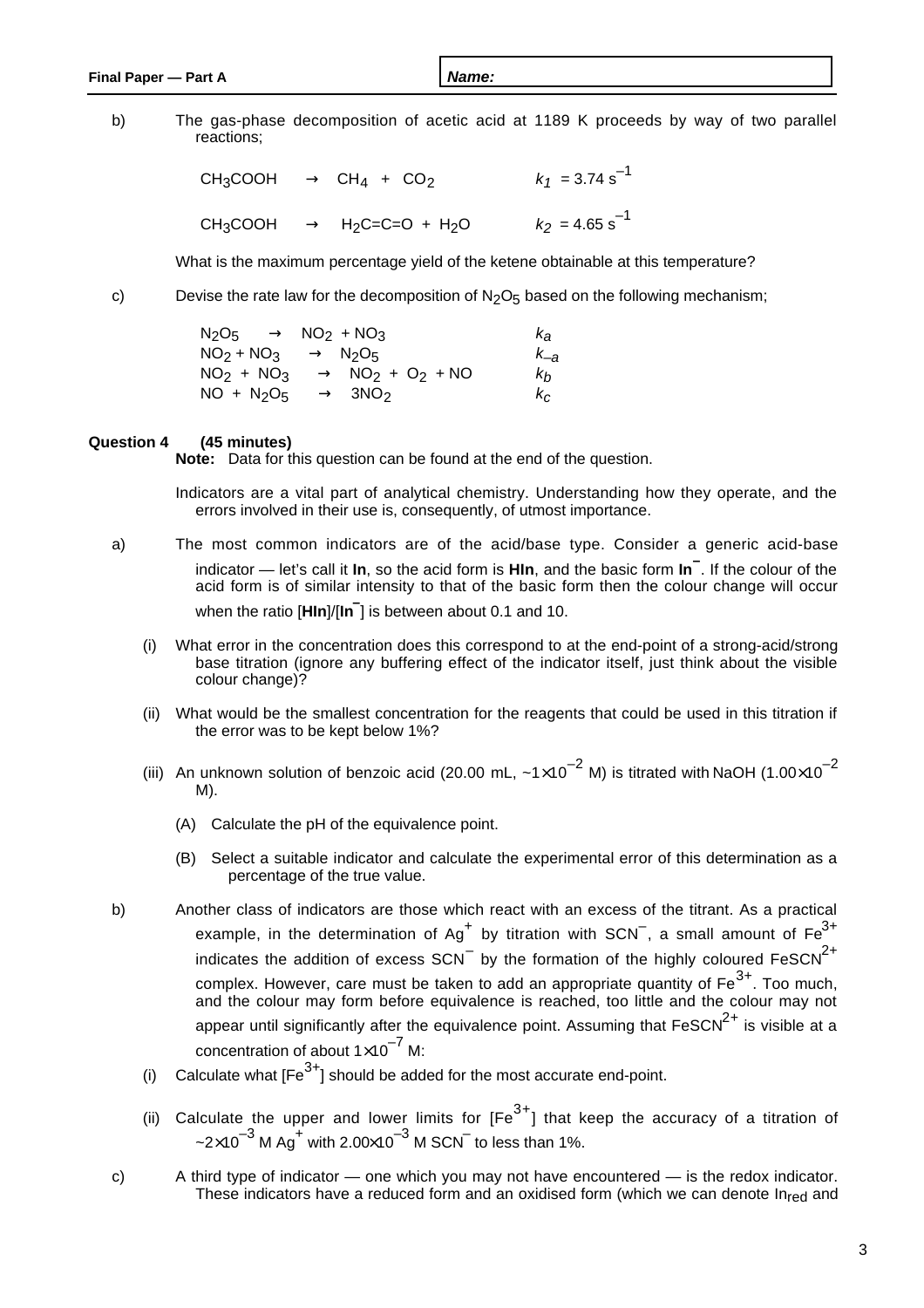$In<sub>ox</sub>$ , respectively) which differ in colour much like an acid/base indicator. Of course the determining factor here is not pH but the electrical potential of the titration mixture.

- (i) Describe how the concentration of each of the indicator species will vary with the potential of the mixture (hint: the Nernst equation is very similar in form to the Henderson-Hasselbalch equation).
- (ii) The Ce<sup>4+</sup> ion is a good oxidant, and is far more stable than other common oxidants such as permanganate. However, its colour in not nearly so intense, and a redox indicator is often employed to aid in the detection of the end-point. Consider the titration of  $Fe^{2+}$  with  $Ce^{4+}$  in 1 M nitric acid.
	- (A) Calculate the concentration of all major species at the equivalence point.
	- (B) Hence, calculate the potential of the mixture with respect to the standard hydrogen electrode (hint: at all stages of the titration, the mixture in the flask is at equilibrium, so ξ  $[Fe^{3+}/Fe^{2+}] = \xi [Ce^{4+}/Ce^{3+}]$ ).
	- (C) Describe, by sketching a graph, the change in the electrical potential of the titration mixture over the course of the titration.
	- (D) Which indicator(s) would be suitable for use in this titration?

## **Data:**

| $K_{SD}$ (AgSCN)                                                      | $= 1 \times 10^{-12}$ |
|-----------------------------------------------------------------------|-----------------------|
| $K_{\text{stab}}$ ([FeSCN] <sup>2+</sup> )                            | $= 1 \times 10^{3}$   |
| pKa (Benzoic acid)                                                    | $= 4.20$              |
| $\xi^0$ (Fe <sup>3+</sup> /Fe <sup>2+</sup> )                         | $= 0.77 V$            |
| $\xi^0$ (Ce <sup>4+</sup> /Ce <sup>3+</sup> in 1 M HNO <sub>3</sub> ) | $= 1.61 V$            |

| <b>Name</b>               | Colour (acid form) | <b>Colour (basic form)</b> | $pK_a$ |
|---------------------------|--------------------|----------------------------|--------|
| Thymol blue               | red                | vellow                     | 1.7    |
| Methyl orange             | red                | yellow                     | 3.7    |
| <b>Bromocresol Purple</b> | yellow             | purple                     | 6.3    |
| Bromothymol blue          | yellow             | blue                       | 7.0    |
| Phenol red                | yellow             | red                        | 7.9    |
| Cresol red                | vellow             | red                        | 8.3    |
| Thymol blue               | vellow             | blue                       | 8.9    |
| Phenolphthalein           | colourless         | red                        | 9.6    |

### **Acid/Base indicators :-**

### **Redox Indicators :-**

| <b>Name</b>                     | <b>Colour (oxidised)</b> | <b>Colour (reduced)</b> | $_{\xi}$ 0<br>at $pH=0$ |
|---------------------------------|--------------------------|-------------------------|-------------------------|
| Nitroferroin                    | Pale blue                | Red                     | 1.25                    |
| Ferroin                         | Pale blue                | Red                     | 1.06                    |
| 2,2'-Bipyridyl iron(II) sulfate | <b>Faint Blue</b>        | Red                     | 1.02                    |
| 5,6-Dimethylferroin             | Pale blue                | Red                     | 0.97                    |
| N-Phenylanthranilic acid        | Purple red               | Colourless              | 0.89                    |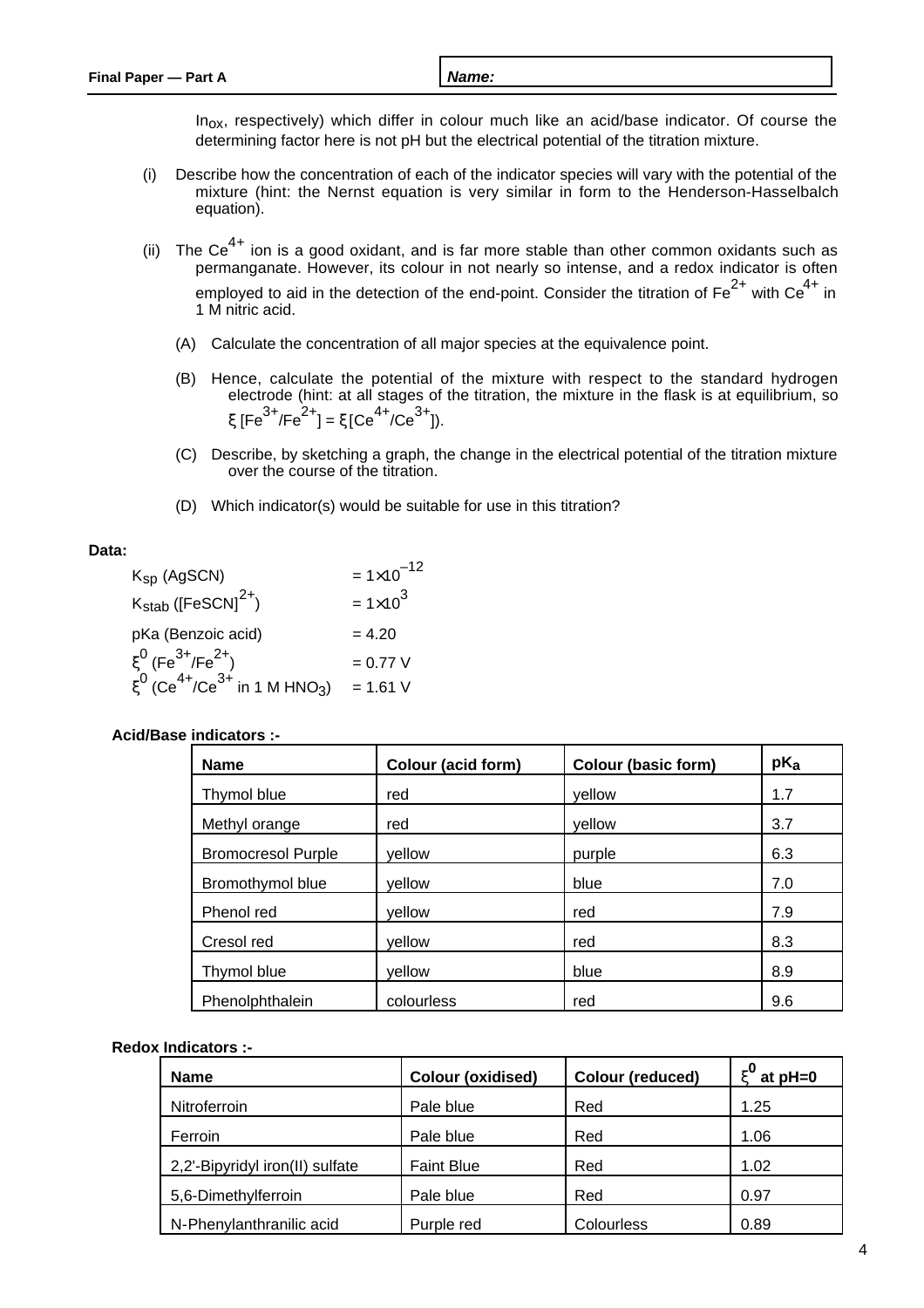| 4,7-Dimethylferroin        | Pale blue    | Red        | 0.88 |
|----------------------------|--------------|------------|------|
| Diphenylaminesulfonic acid | Red-violet   | Colourless | 0.85 |
| Diphenylbenzidine          | Violet       | Colourless | 0.76 |
| Diphenylamine              | Violet       | Colourless | 0.76 |
| 3,3'-Dimethylnaphthidine   | Purplish-red | Colourless | 0.71 |
| Starch- $I_3$ , KI         | <b>Blue</b>  | Colourless | 0.53 |
| Methylene blue             | <b>Blue</b>  | Colourless | 0.52 |

### **Organic Section (45 minutes)**

Students must attempt **EITHER** Question 5 **OR** Question 6.

#### **Question 5**

a) The Claisen condensation is a reaction related to the aldol condensation, but which involves esters rather than ketones or aldehydes. An example is shown below:



The product is a β-keto ester, here called acetoacetic ester. From what you know of carbanion chemistry and the aldol condensation, suggest a mechanism for this particular reaction.

b) With the principles governing the aldol reaction in mind, why would the following reaction not be successful?



What alternative event occurs? Draw the stable charged species that is produced. Explain the reason for its stability.

## **Question 6**

#### **In (a) do (i), (ii) and (iii)**

a) (i) Explain why the trifluoromethyl group is meta directing in the reaction shown below.



(ii)  $\alpha$ -Terpinene (**1**) and  $\gamma$ -terpinene (**2**) are isomeric compounds (C<sub>10</sub>H<sub>16</sub>) that are constituents of many plants. Upon catalytic hydrogenation, they both afford many plants. Upon catalytic hydrogenation, they both afford 1-isopropyl-4-methylcyclohexane. However, on ozonolysis followed by oxidative workup, each compound yields different products. Provide structures for **1** and **2** and explain your reasoning.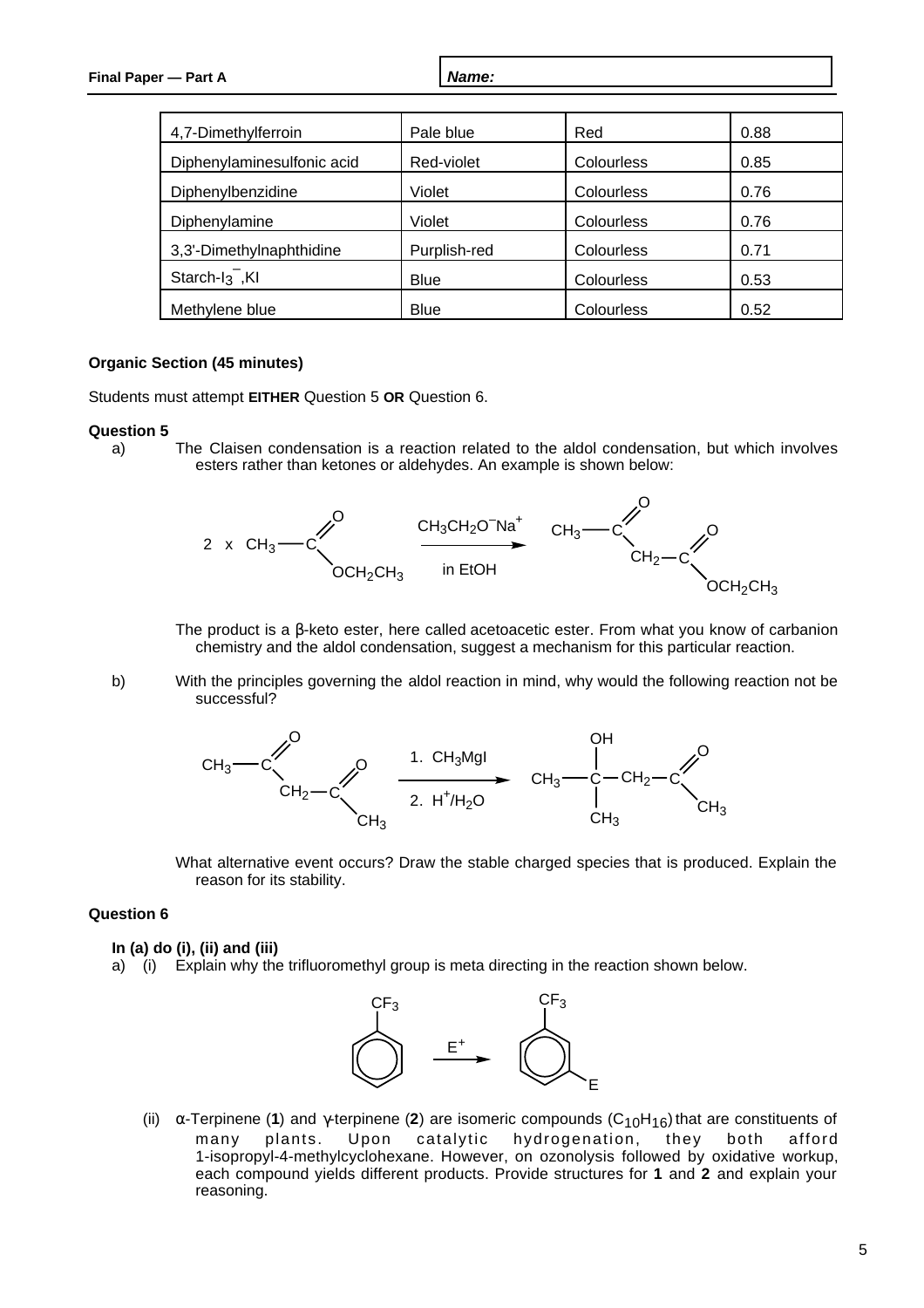

(iii) The common practice of washing laboratory glassware with propanone (acetone) can lead to unintended consequences. For example, a student plans to carry out the preparation of methylmagnesium iodide, CH<sub>3</sub>MgI, which he will add to benzaldehyde, C<sub>6</sub>H<sub>5</sub>CHO. What compound is he intending to synthesise after aqueous workup? Using his freshly washed glassware, he carries out the procedure and finds that he has produced an unexpected tertiary alcohol as a product. What substance did he make? How did it form?

#### **In (b) do (i) and EITHER (ii) OR (iii)**

b) (i) Many additions to double bonds are initiated by electrophiles, and one common electrophile is H+, which can initiate carbocation formation. Using this knowledge , coupled with what you know of the reactivity of carbocations, provide a mechanism for the following reaction.



#### **Either**

(ii) Sulfenyl chloride (RSCl) will undergo electrophilic addition to double bonds, as shown below.



Propose a suitable mechanism for this reaction being sure to explain why only one stereoisomer is formed in the reaction.

#### **Or**

(iii) Deduce the structure, and stereochemistry of the product obtained in the following reaction.



Illustrate your answer with an appropriate saw-horse diagram or flying wedge diagram.

### **In (c) do (i) OR (ii) AND (iii)**

c) (i) Devise a synthetic sequence to achieve the following transformation.